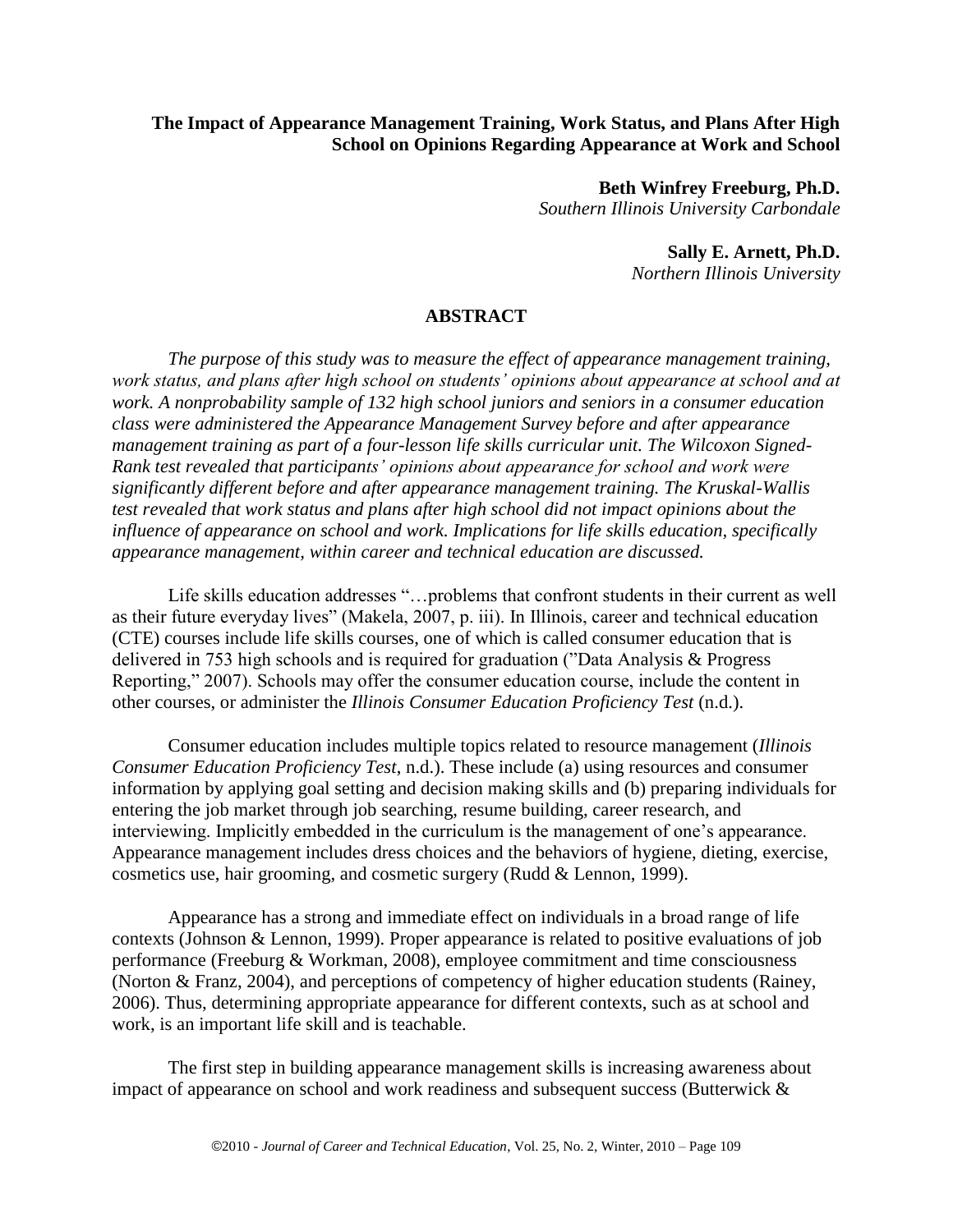Benjamin, 2006). The purpose of this study was to measure the effect of appearance management training, work status, and plans after high school on opinions about the influence of appearance at school and at work.

## **Conceptual Framework**

Life skills education contains curriculum that "calls for the development of a set of life skills that are positioned as central to students' employability" (Butterwick & Benjamin, 2006, p. 75). It is based in practical problems and part of a trend to help students develop work skills necessary to obtain employment and build their future lives (Gramble, 2006; Ishizuka, 2003; Makela, 2007). Life skills are grounded in "...the international consensus about what generic or core skills all workers must have, regardless of their specific jobs or work contexts, to survive in the new economy" (Butterwick & Benjamin, 2006, p. 76). Gramble (2006) inferred that life skills are more challenging to teach than core academic skills.

### **Work Readiness and Appearance**

Work readiness is defined as being prepared to seek employment. To that end, meaningful transitions from high school to work require that schools integrate business and industry expectations into school curriculum (Knight, 2001), including standards for appearance. These standards are often presumed to be internalized through socialization or maturation whereby individuals learn societal expectations for their behavior (Workman & Freeburg, 2009). More frequently, they are taught directly.

Standards for appearance are expressed through the description of mode of dress (Norton & Franz, 2004). Mode of dress includes: (a) casual or informal attire such as sweatpants, shorts, and jeans; (b) business casual, between casual and informal including khakis and knit shirts; (c) fashion attire that tends to be more current; and (d) professional dress, including formal, traditional suits, ties, jackets, and skirts. Norton and Franz (2004) found that expectations for dress at work were most frequently business casual (72.5%) and least frequently formal business attire (17.6%).

Research studies investigated the relationship between work readiness and appearance. Workplace dress codes facilitate projection of a professional image, related to getting and keeping a job ("Work your image", 2001). Freeburg and Workman (2008) found that proper workplace appearance was related to positive evaluations of job performance, including oral and written communication, initiative, and both quality and quantity of work. Norton and Franz (2004) reported that employees with more formal dress policies were more conscientious, time committed, intense, satisfied with their job, and less stressed. Alternately, in a nationwide study of 1,000 office workers, 60% reported that business casual wear increased their productivity, and 58% said it improved on-the-job morale ("National Casual Businesswear," 2001). Open communication patterns between managers and employees have been attributed to casual clothing (Gutierrez & Freese, 1999). However, in a survey of work-study student supervisors Hughes (2002) found that casual dress does not positively or negatively impact workplace performance.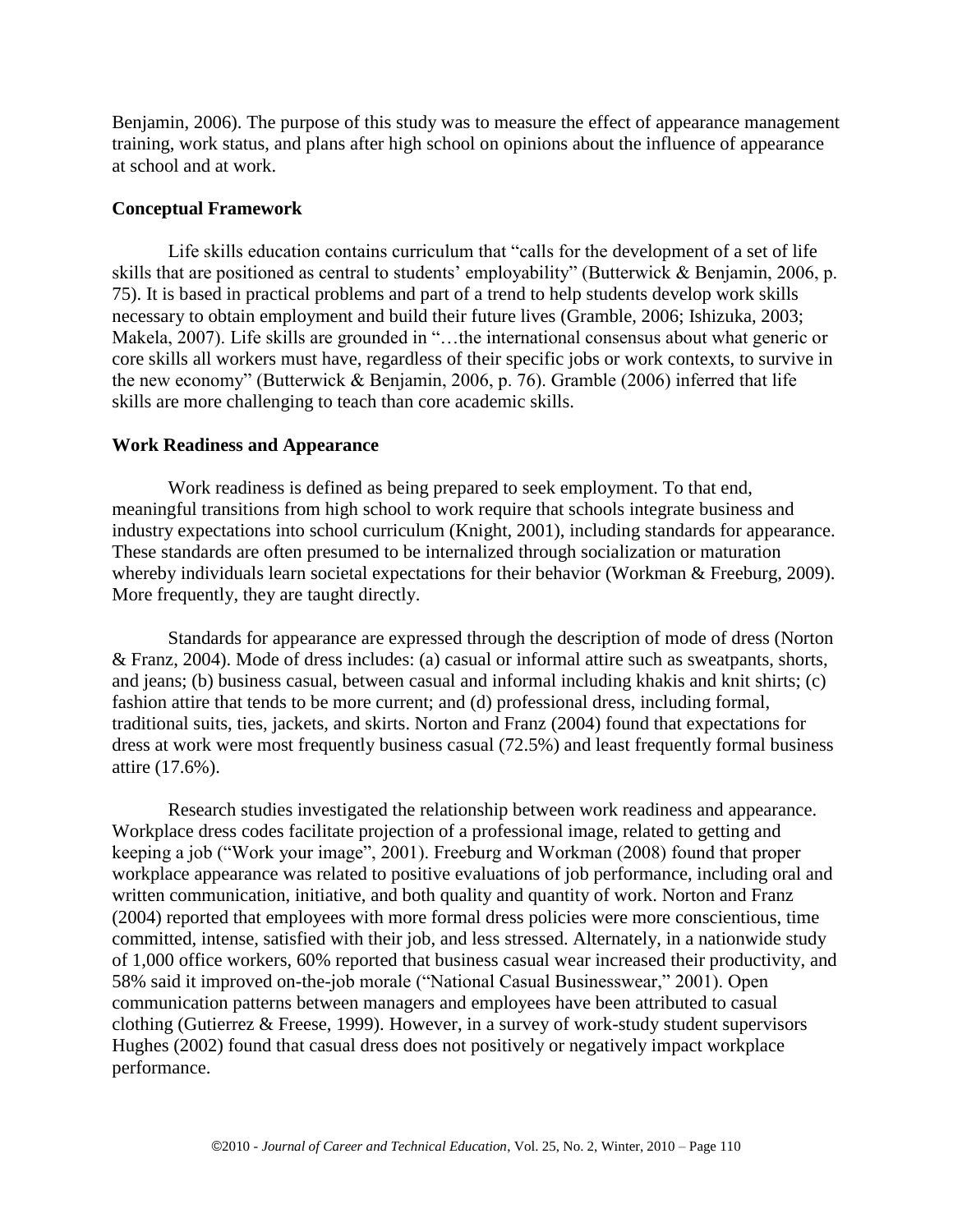Appearance is an important employability skill of work readiness. DeLegge (2007) reported nearly 75% of employers who participated in the Job Outlook 2006 Survey indicated a job candidate's appearance would have the strongest influence on their opinion of the candidate. According to Bray, Green, and Kay (2010) more than 42 percent of employers believe that new entrants to the workforce with only a high school diploma are *deficient* in their work readiness. A discrepancy in knowledge of those planning to enter the workforce concerning the impact appearance has on employment needs to be addresses.

## **School Readiness and Appearance**

School readiness is defined as being prepared to succeed in educational endeavors. Standards for appearance are first established in primary, middle, and secondary school student handbooks. Along with other guidelines for student behavior, these rules seek to "...provide an appropriate educational environment while allowing students to dress comfortably within limits to facilitate learning" (Dowling-Sendor, 2005, p. 33). Post secondary standards for appearance are not as explicit as secondary school rules, but are based in school events (Crosby, Kim, & Hathcote, 2006), social group membership, (Taylor, 2005), religious beliefs ("Bob Jones" University, 1 Abercrombie & Fitch,  $0$ ," 2006), and future work roles (Healey, 2006; Vertreace, 2004).

Judgments about students' competencies, attributes, and attitudes are tied to appearance. Vertreace (2004) related appropriate dress choices to students' job interview preparation. Prospective employers' and interviewee's determination of job fit in part are based on appearance. Healey (2006) viewed "dressing appropriately is a way of getting an edge in the competitive market" (para 7). Social group membership is influenced by appearance. For example, the process of selecting sorority members includes a strict dress code so that "pledges" will be seen on a level playing field" (Taylor, 2005, p. 25). School spirit, desire for comfort, and desire for uniqueness of college women have been equated to clothing choices for athletic games (Crosby et al., 2006). Inappropriate hair choices, specifically dreadlocks and extreme hair color, have been related to judgments of incompetency (Rainey, 2006).

## **Research Questions**

- 1. How does life skills curriculum, specifically regarding appearance management, influence students' opinions about appearance for school and for work?
- 2. What is the relationship between work status and students' opinions about appearance for school and for work?
- 3. What is the relationship between plans after high school and students' opinions about appearance for school and for work?

# **Method**

# **Participants**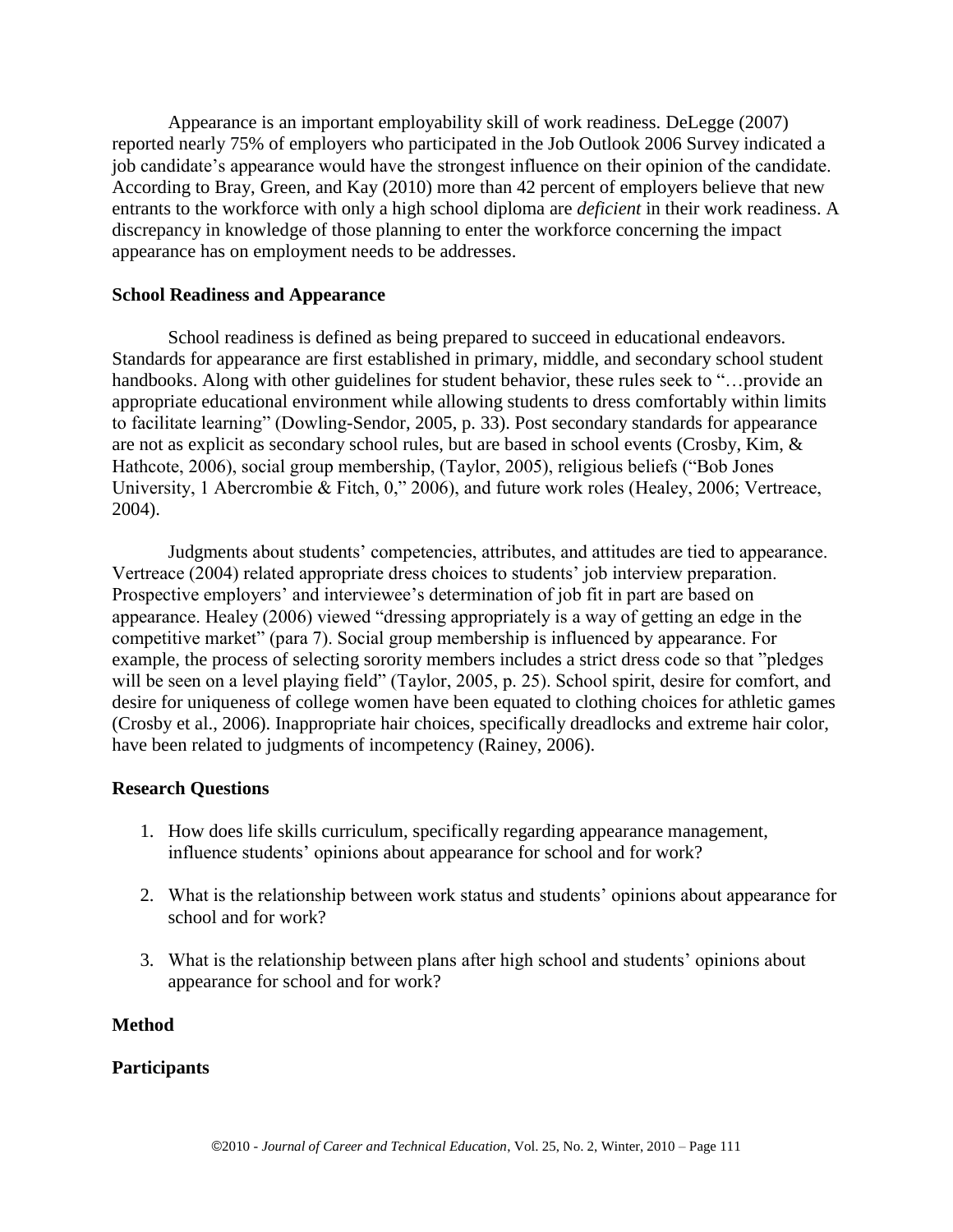Participants were a nonprobability sample of high school juniors and seniors ( $n = 132$ ) enrolled in a consumer education class in an Illinois high school (enrollment 522) in a rural area outside a Metropolitan Statistical Area ("Data Analysis & Progress Reporting," 2007). Individual follow-up interviews were conducted with 13 (10%) students, who were randomly selected from the study participants.

#### **Materials**

A four-lesson unit of instruction, part of the consumer education life skills curriculum, was developed. The purpose of the instruction was to increase learners' awareness of the role of appearance management in readiness for work and school (see Table 1). A two-part, 16-question *Appearance Management Survey (AMS)* was adapted from Hughes (2002). Part One included eight demographic questions: (a) grade in school; (b) ethnicity; (c) gender; (d) age; (e) students' employment status – yes or no, (f) dress requirements at work – uniform, casual clothes, professional clothes, other; and (g) their plans after high school – community college, 4-year school, work, other. Part Two included eight statements about which participants were to give their opinion (1 = strongly agree to  $5$  = strongly disagree). Five statements related to appearance at work were components of Hughes' six-question *Work Performance Survey* (validity and reliability data not available)*.* Three additional statements related to appearance at school (see Table 2).

### **Procedure**

Procedures to collect data from minor participants were approved through a human subjects review by the researchers' university and from the principal of the participants' high school. The *Appearance Management Survey* (*AMS*) was administered as a pretest. Then, the five appearance management lessons were completed in five 75-minute class periods. After instruction, participants completed the *AMS* as a post test. Demographic data were analyzed using descriptive statistics. Descriptive statistics and plot boxes revealed that the independent (nominal scale) and dependent (ordinal, ranked scale) variable data were not normally distributed. Therefore, researchers used the Wilcoxon Signed-Rank nonparametric test to analyze data to answer Research Question One. The Kruskal-Wallis Test was used to analyze data to answer Research Questions 2 and 3. As a confirmatory component, researchers used the *AMS* questions to conduct 13 individual interviews lasting about 20 minutes each after the post test was administered. Transcripts of the interviews were analyzed to further clarify quantitative findings.

#### **Results**

### **Demographic Data**

Participants were 53% male ( $n=70$ ) and 47% female ( $n=62$ ), categorized as juniors (n=78; 59.1%) and seniors (n=54; 40.9%), with an average age of 17.89 years. The ethnicity of participants was characterized as: White  $(n=129; 97.7\%)$ , Black  $(n=2; 1.5\%)$ , and Asian  $(n=1;$ 0.8%). Fifty-five (41.7%) were employed: 9.8% (13) 6-10 hours per week and 11.4% (15) 11-15 hours per week. Students who worked categorized their workplace appearance standards as: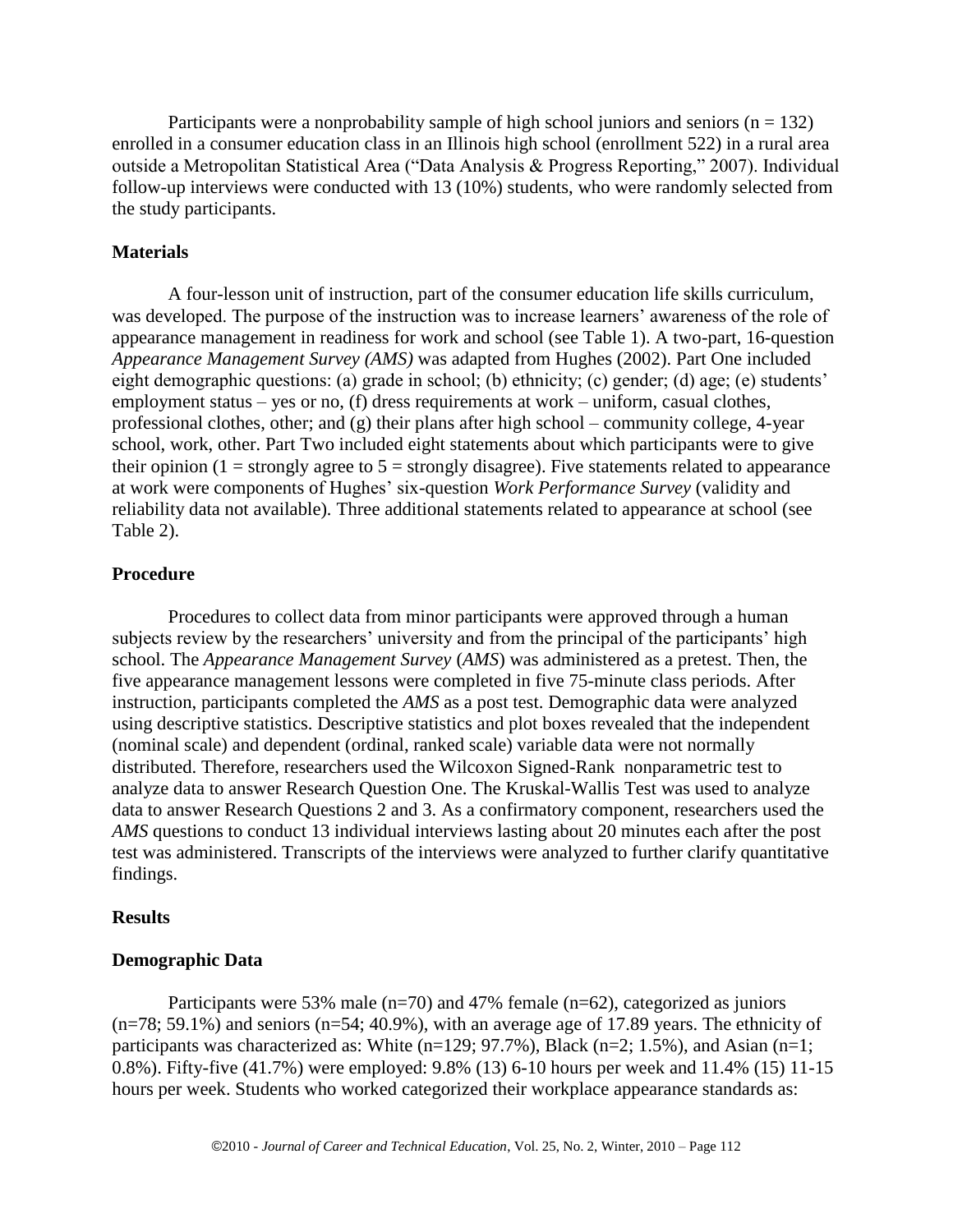uniforms (21; 15.9%), casual (19; 14.4%), professional (2; 1.5%), and other (11; 8.3%). Seventyseven students (58.3%) planned to attend a 4-year college or university after high school; 23 (17.4%) planned to attend a community college after high school; and 19 (14.4%) planned to work after high school.

# **Influence of Appearance Management Training**

Reliability or internal consistency of the *Appearance Management Survey (AMS)* was acceptable (Chronbach's alpha = .69). The Wilcoxon Signed-Rank Test was used to compare participants' pretest and post test opinions regarding the eight statements on the *Appearance Management Survey (AMS).* Analysis revealed that participants' opinions were significantly different after training than before training on seven of the eight statements in the *AMS* (see Table 2).

Participants' opinions reflected significantly stronger agreement after appearance management training with four statements – *Dress affects the quality of performance in the workplace, Dress codes are necessary for ensuring a professional performance at work, Professional dress promotes efficiency in performing tasks,* and *Workplace performance is affected by the required level of dress formality (i.e., uniform, casual dress, professional dress)* There was no statistically significant difference in before and after training awareness for one statement – *Casual dress in the workplace negatively affects the quality of work*.

Interview data revealed students' opinions about dress and success at school. Success related to dress that was appropriate for school and not different from other student peers. Two students provided insightful comments.

- *If I am dressed differently than everyone else,* [it] *could be distracting because people are looking me, might be talking about me*. *I feel more confident and receive more respect if dressed appropriately for school.*
- *If you're wearing something revealing people will be staring and possibly commenting and make jokes.*

Students disagreed that they could wear whatever they want to school. One commented that:

 *You aren't allowed to wear tank tops or short shorts*; *if that would happen, the school would be uncontrollable.*

Likewise, students reported that dress impacted workplace performance, that is, impressions of responsibility and seriousness. For example, two participants commented that:

- *You feel professional when you dress professional*, *dress affects how customers look at you*, and *it shows how clean and responsible you are and that you take your work seriously*.
- *If you are dressed professionally, you will succeed better. I think that when you dress appropriate, you show responsibility and work well at your job*.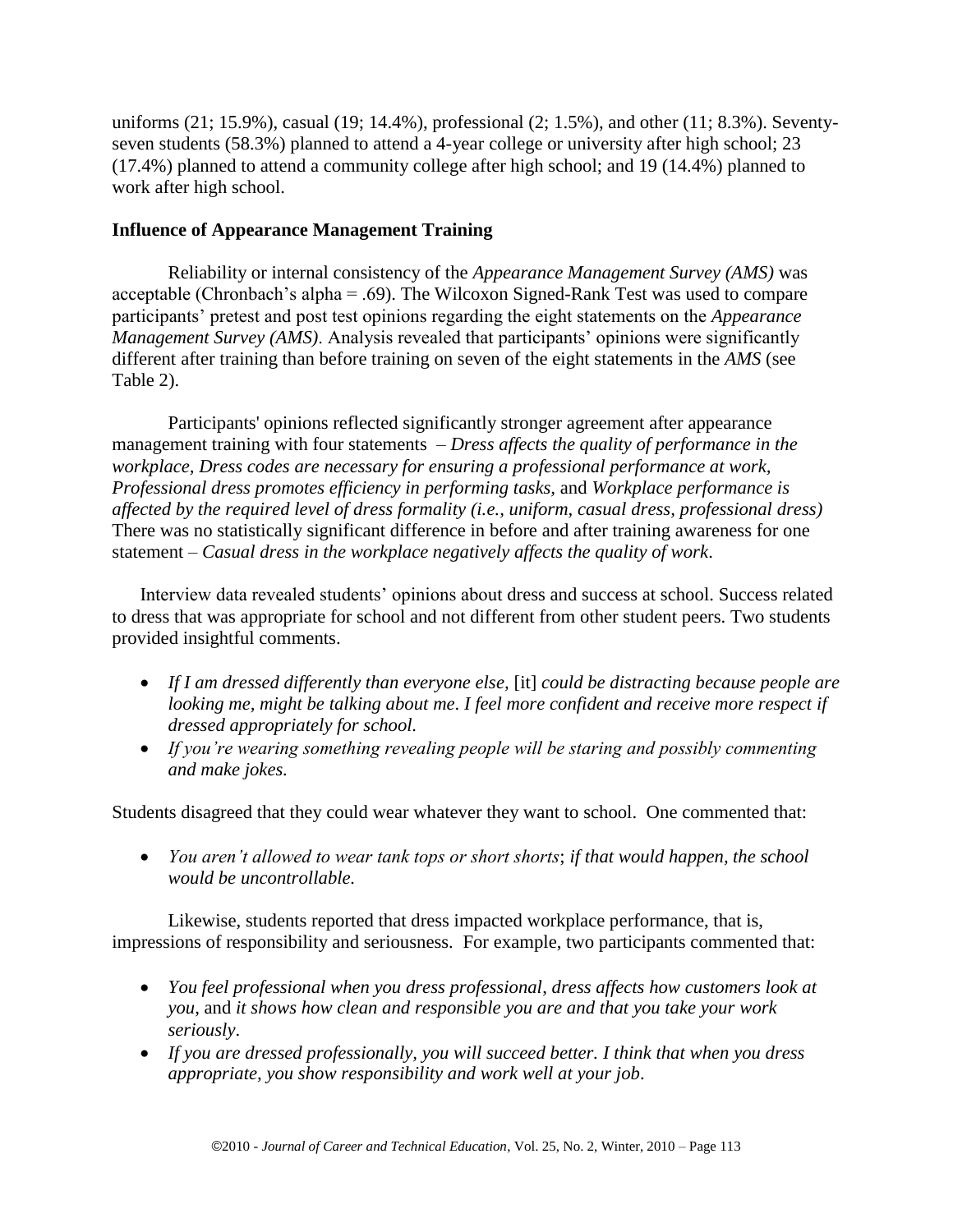Students reported preferences for casual dress at work. One participant observed that:

 [Casual dress] *calms down the work atmosphere, and* [I] *might work better if comfortable*.

## **Work Status, Plans after High School, and Opinions about Appropriate Appearance**

The Kruskal-Wallis Test was used to determine the relationship of independent variables (a) participants' work status – employed or not employed and (b) plans after high school – community college, 4-year college or university, or work – with the post test dependent variables – opinions regarding the influence of appearance at school and work, as measured by the eight statements on the *Appearance Management Survey (AMS*). Analysis revealed a significant relationship (p < .05) between plans after high school and the statement, *Dress codes are necessary for ensuring a professional performance at work.* A post hoc unplanned comparison of the means revealed that students planning to go to a community college or a 4-year college or university did not differ with each other in their opinions about (i.e., agreement with) the statement, but had significantly different opinions (i.e., stronger agreement;  $p < .05$ ) with the statement than did students planning to work after high school. Analysis revealed no statistically significant relationships for work status with any of the eight statements reflecting participants' opinions regarding the influence of appearance on success at school and at work.

Several interview comments suggested reasons why students planning to work after high school viewed the necessity of dress codes differently than did students planning to further their education at a community college or 4-year institution. Several students equated a dress code with wearing a work uniform. For example, one commented that:

 *…a uniform at a workplace [McDonald's/Wal-Mart] identifies worker from a customer.*

Another student noted that professionalism does not come from appearance, but …*comes from individuals and bosses.*

# **Discussion**

Results of the study confirmed the notion that appearance management is a teachable life skill that is central to employability, further schooling, and future lives of high school students (Butterwick & Benjamin, 2006; Gramble, 2006; Ishizuka, 2003; Makela, 2007). This skill is part of the life skills education area of personal management (Butterwick & Benjamin, 2006) and is significant in both work and school contexts. Although Gramble (2006) noted that these skills are more challenging to teach than core academics, students' awareness of the importance of appearance at work and school increased (as indicated by their change of opinion) after the four appearance management lessons.

Study participants reported a neutral opinion about the effect of casual dress on their quality of work. While this result is consistent with Norton and Franz (2004) and Hughes (2002), it contrasts with other research suggesting that casual workplace clothing increases productivity,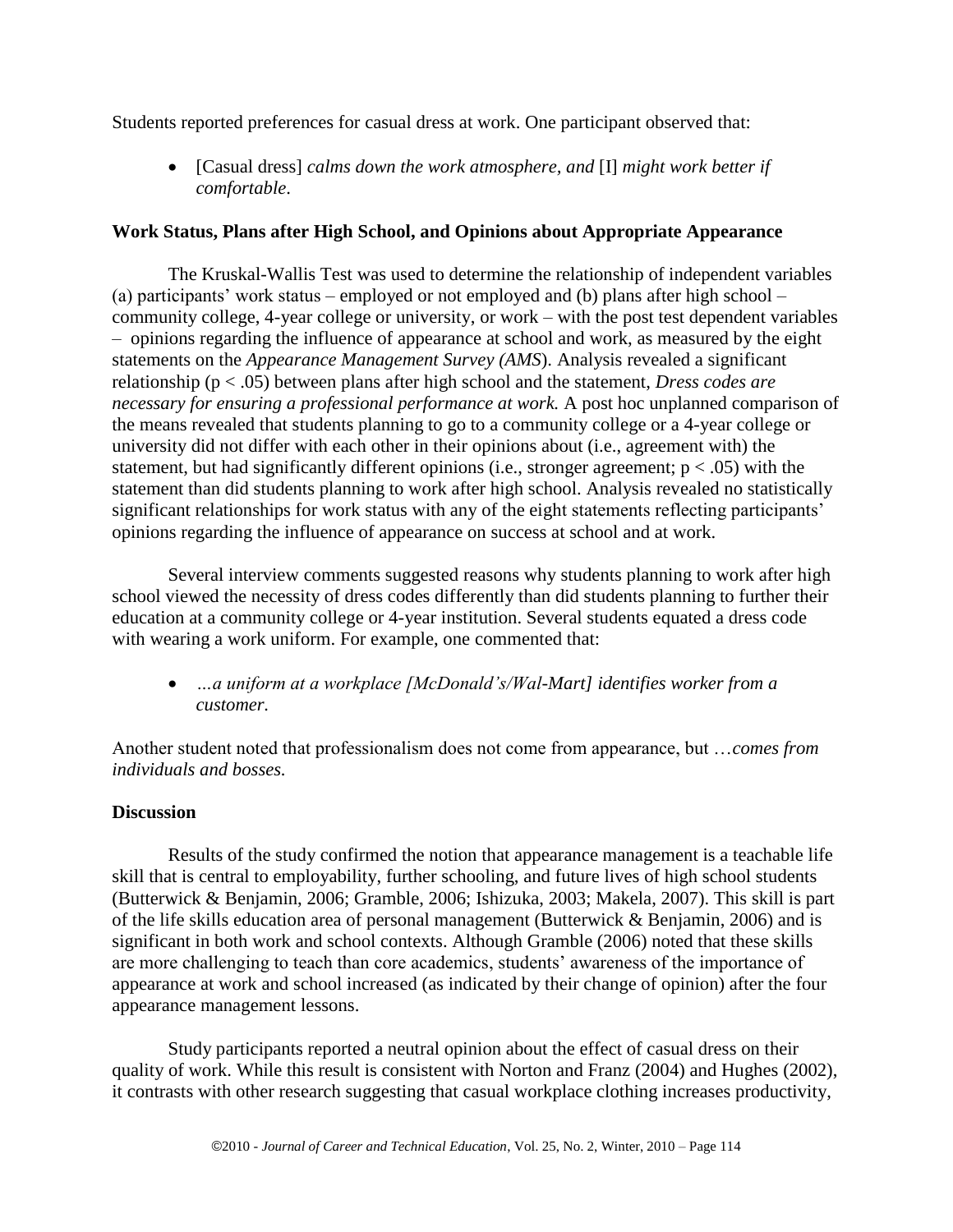improves on-the-job morale, and enhances communication between managers and employees (Gutierrez & Freese, 1999; "National Casual Businesswear," 2001). The neutrality of this result may be, in part, due to the age and limited work experience of the study participants.

Based on these results coupled with other research findings (Freeburg & Workman, 2008), these high school students and others like them who adhere to proper workplace appearance standards will be more likely to have positive evaluations of job performance, including oral and written communication, initiative, and quality/quantity of work performance. Hopefully, these study participants and others like them will be just as conscientious, time committed, intense, satisfied with their job, and experience less stress as Norton and Franz' (2004) study participants who adhered to appropriate workplace dress standards.

Study participants reported a change in opinion about their school dress codes. Before appearance management training, they reported not being sure about dress restrictions. After training, they disagreed that their dress code allows them to wear whatever they want to wear to school. These rules set the standard for appropriate dress in the context of learning (Dowling-Sendor, 2005). In fact, these high school students agreed that dress choices affected the quality of their work at school. This is consistent with research findings that related correct dress choices to individuals' competencies, attributes, attitudes, and future preparation (Healey, 2006; Rainey, 2006; Taylor, 2005; Vertreace, 2004). Hopefully, loyalty, desire for comfort, and uniqueness reflected in clothing choices for school events (Crosby et al., 2006) will extend to job activities.

#### **Implications**

High school has been considered the final preparation for entering the world of work or college (Donaldson, Hinton, & Nelson, 1999). Within the secondary consumer education curriculum, the concept of dress is often only discussed in relation to the interview (e.g., what to wear) thus giving the assumption that the realm of appearance management is *given* knowledge among students. Research confirms that there is a relationship between work and school readiness and appearance specifically; first impressions, productivity, and performance evaluations are tied to proper appearance (Freeburg & Workman, 2008; Norton & Franz, 2004). Appearance encompasses much more than just modes of dress and students need to be educationally informed of the impact appearance plays in their lives now and in the future.

Career and technical education has a distinct role in delivering life skills education in preparation for the workforce and/or postsecondary education. One example of a transferable life skill is appearance management. This skill, learned in preparation for school or work after high school can influence a student's chosen path.

The product of this research study was a pilot-tested unit of instruction on appearance management for career and technical education courses in Illinois. The appearance management training that was delivered did increase high school students' awareness of the importance of appearance as part of work and school readiness as evident in the statistical findings. Increasing student awareness is the first step in building appearance management skills.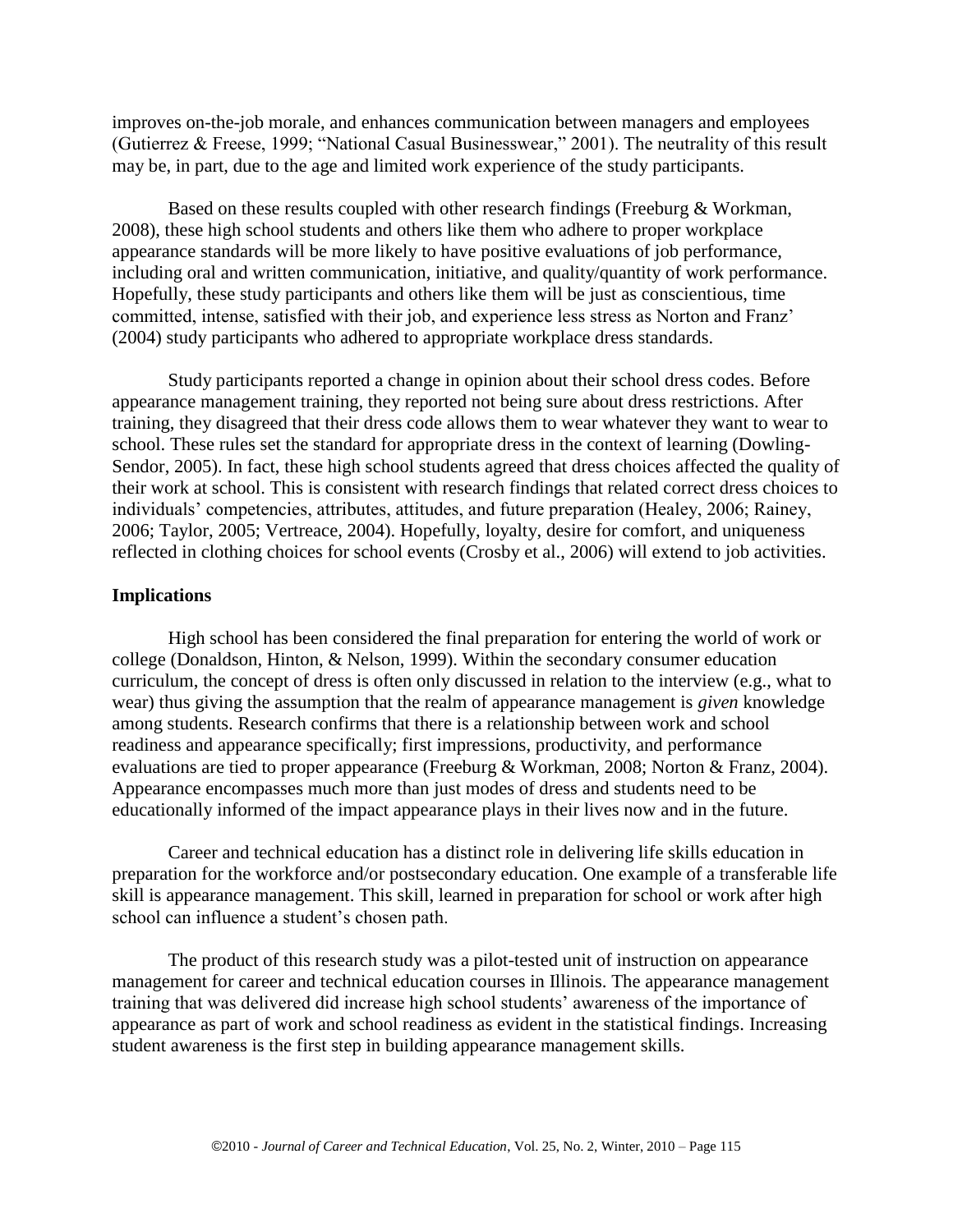Future research should include: (a) an expanded study with a more culturally and ethnically diverse population; (b) a follow-up study of study participants to determine if their training transferred to post secondary school and work; and (c) a study of the impact of learning of other behaviors within appearance management, such as hygiene, dieting, exercise, cosmetics use, hair grooming, and cosmetic surgery on work and school readiness of high school students.

The appearance management curriculum provides career and technical education teachers with a personal and career development course curricula. Thus, the proposed implementation of this curriculum in 753 Illinois high schools can potentially impact thousands of students' success. The results of this study indicate the importance of the development and use of career and technical education initiatives in preparing all students for work and school.

### **REFERENCES**

Bray, J., Green, B., & Kay, K. (2010). Up to the challenge. *The role of career and technical education and 21st century skills in career and college readiness.* Retrieved January 11, 2011, from http://www.iacte.org/associations/9963/files/Up\_to\_the\_Challenge.pdf

Bob Jones University, 1 Abercrombie & Fitch, 0. (2006). *Retail Traffic, 34*(7), 10-11.

- Butterwick, S., & Benjamin, A. (2006). The road to employability through personal development: A critical analysis of the silences and ambiguities of the British Columbia (Canada) life skills curriculum. *International Journal of Lifelong Education, 25*(1), 75- 86.
- Crosby, M., Kim, S., & Hathcote, J. (2006). College students' perceptions of university identification and football game day attire. *College Student Journal, 40*(4), 740-749.
- Data Analysis & Progress Reporting*.* (2007). Retrieved March 24, 2007, from Illinois State Board of Education website<http://www.isbe.net/research/htmls/directories.htm>
- DeLegge, P. (2007). *Employers rate the importance of physical appearance for job candidates in new study.* Retrieved January 12, 2011, from http://www.marketinghire.com/careers/surveys/0807/importance-of-appearance-inhiring.htm
- Donaldson, J., Hinton, R., & Nelson, L. (1999). Preparing students for life: The school-to-work reform movement. *Issues Challenging Education.* Retrieved February 13, 2010, from http://horizon.unc.edu/projects/issues/papers/School\_to\_Work.html

Dowling-Sendor, B. (2005). What not to wear. *American School Board Journal, 192*(8), 33-34.

Freeburg, B.W., & Workman, J.E. (2008). At-risk youth appearance and job performance evaluation. *Journal of Family & Consumer Sciences, 100*(3), 14-21.

Gramble, B. (2006, September). Teaching life skills for student success. *Techniques*, pp. 40-41.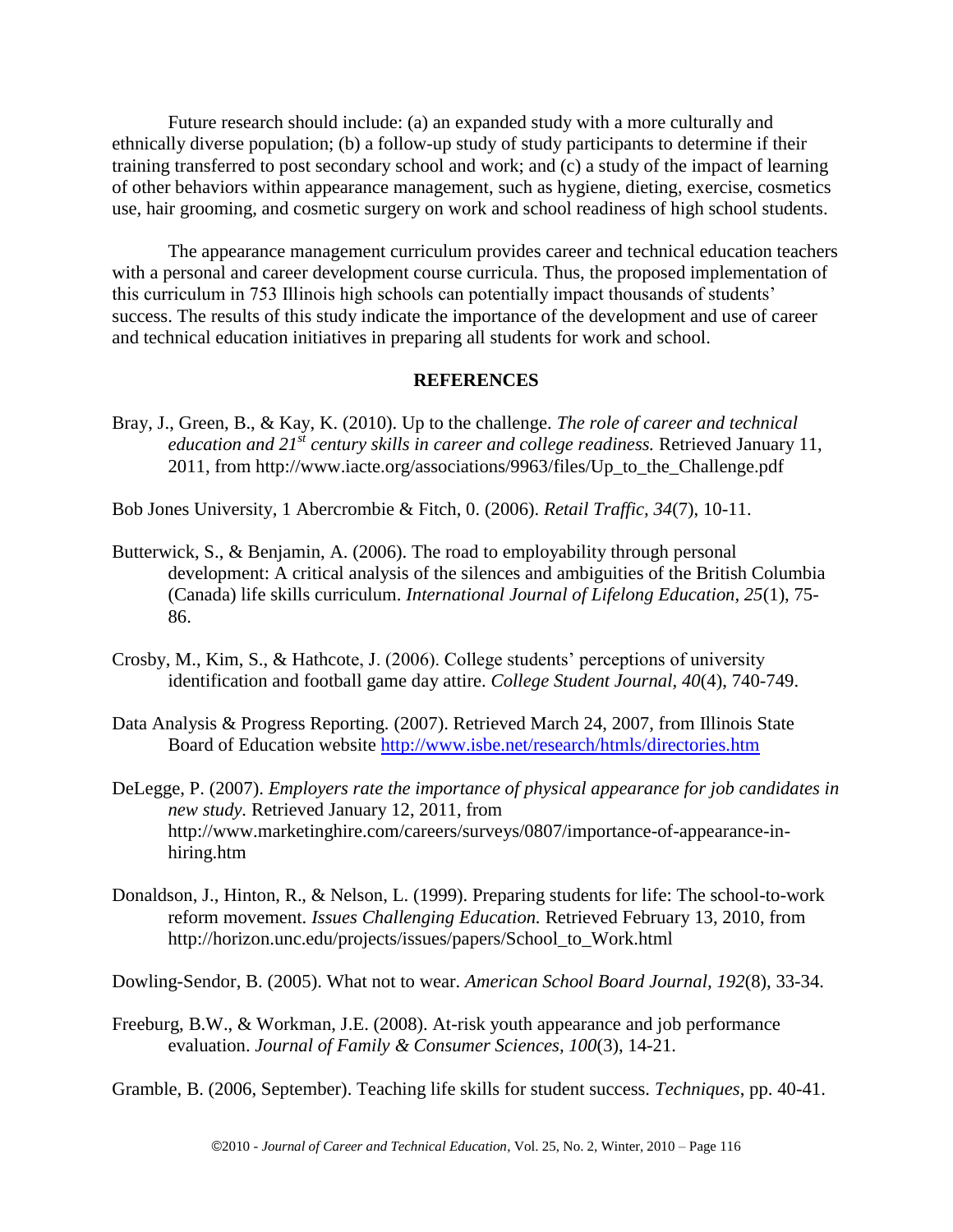- Gutierrez, T., & Freese, R.J. (1999). Dress-down days: Benefit or burden? *CPA Journal, 69*(4), 32-37.
- Healey, D. (2006, November 25). Mac students learn value of dressing for success. *The Hamilton Spectator*. Available on the Lexis Nexis website from, [http://web.lexis](http://web.lexis-nexis.com/)[nexis.com](http://web.lexis-nexis.com/)
- Hughes, S.M. (2002). The effect of casual dress on performance in the workplace. *Undergraduate Research Journal for the Human Sciences, 1,* Article 8. Available on the UGJHS website, from [http://www.kon.org/urc/urc\\_research\\_journal.html](http://www.kon.org/urc/urc_research_journal.html)
- *Illinois Consumer Education Proficiency Test*. (n.d.). Springfield, IL: Illinois State Board of Education, Division of Illinois Standards Achievement Test (ISAT).
- Ishizuka, K. (2003, July). Preparing teens: A new mix of life skills and career programs. *School Library Journal,* pp. 46-49.
- Johnson, K.K.P., & Lennon, S.J. (Eds.). (1999). *Appearance and Power.* Gordonsville, VA: Palgrave Macmillan.
- Knight, D. (2001). *Assessing students' job-readiness skills to assure success in school-business partnership programs.* Paper presented at the Annual Meeting of the Council for Exceptional Children, Kansas City, MO.
- Makela, C.J. (2007). Life skills education: Critical to quality of life. *Journal of Family and Consumer Sciences*, *99*(1), iii-iv.
- National Casual Businesswear Survey Sparks Debate: What is Appropriate Attire for the Office? (2001, May 9). Retrieved May 25, 2006, from Corporate NewsNet Website: <http://www.bizwiz.com/>
- Norton, S.D., & Franz, T.M. (2004). Methodological issues in research on business casual dress. *Journal of American Academy of Business, Cambridge, 5*(1/2), 130-137.
- Rainey, A. (2006). Tress for Success. *Chronicle of Higher Education*, *52*(24), A6.
- Rudd, N.A., & Lennon, S.J. (1999). Social power and appearance management among women. In K.K.P Johnson & S.J. Lennon (Eds.), *Appearance and Power*. ( $1<sup>st</sup>$  ed., pp. 153-172). Gordonsville, VA: Palgrave Macmillan.

Taylor, S. (2005). Rushing' dress. *Women's Wear Daily, 189*(90), 25.

Vertreace, W.C. (2004). The on-site interview without butterflies. *Black Collegian, 34*(1), 40-43.

*Work your image: The importance of appearance on the job.* (2001). Norwalk, CT: Yankelovich.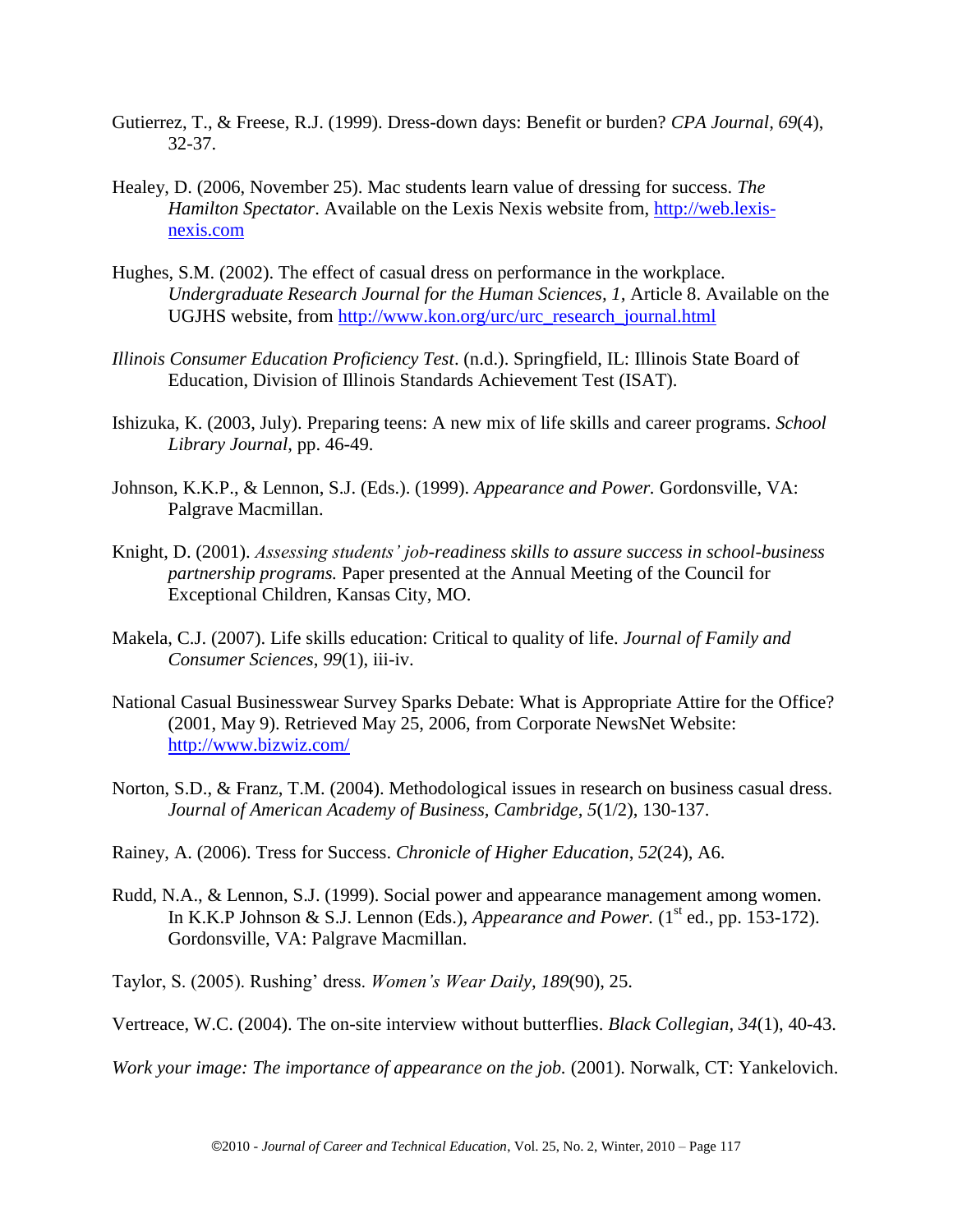Workman, J.E., & Freeburg, B.W. (2009). *Dress and society*. New York: Fairchild.

Table 1

| Life Skills Curriculum: Appearance Management Unit of Instruction |  |
|-------------------------------------------------------------------|--|
|                                                                   |  |

| <b>Lesson Title</b>                                                | Time        | Objectives                                                                                                                                                                                                                                                                                                                                                                                                                       |
|--------------------------------------------------------------------|-------------|----------------------------------------------------------------------------------------------------------------------------------------------------------------------------------------------------------------------------------------------------------------------------------------------------------------------------------------------------------------------------------------------------------------------------------|
| Lesson 1:<br><b>Appearance Management</b><br><b>Basics</b>         | 75 minutes  | Students will gain background information<br>regarding appropriate appearance at work and<br>school. Students will participate in discussion<br>topics regarding basic appearance terms and<br>issues, the importance of appropriate appearance,<br>situational dress codes, and how perceptions of<br>dress influence behavior towards individuals.                                                                             |
| Lessons $2 & 3$ :<br>Readiness for Work and<br>School              | 150 minutes | Students will develop practical skills in learning to<br>identify appropriate appearance and apply this<br>knowledge to the educational and workplace<br>environments. Students will research dress-related<br>topics and analyze case studies and demonstrate<br>their understanding of these concepts through<br>simulated workplace activities.                                                                               |
| Lesson 4:<br>Developing an<br><b>Appearance Management</b><br>Plan | 150 minutes | Students will develop an appearance management<br>plan by compiling individualized wardrobes<br>related to their future specific goals, as well as<br>appropriate clothing styles and selections for other<br>occupations and professional roles. By developing<br>this plan, students will document their<br>understanding that appropriate dress is a<br>transferable skill instrumental in workplace and<br>personal success. |

*Note*. Curriculum is available from the Life Skills Curriculum website, http://lifeskills.wed.siu.edu

*\_\_\_\_\_\_\_\_\_\_\_\_\_\_\_\_\_\_\_\_\_\_\_\_\_\_\_\_\_\_\_\_\_\_\_\_\_\_\_\_\_\_\_\_\_\_\_\_\_\_\_\_\_\_\_\_\_\_\_\_\_\_\_\_\_\_\_\_\_\_\_\_\_\_\_\_\_\_*